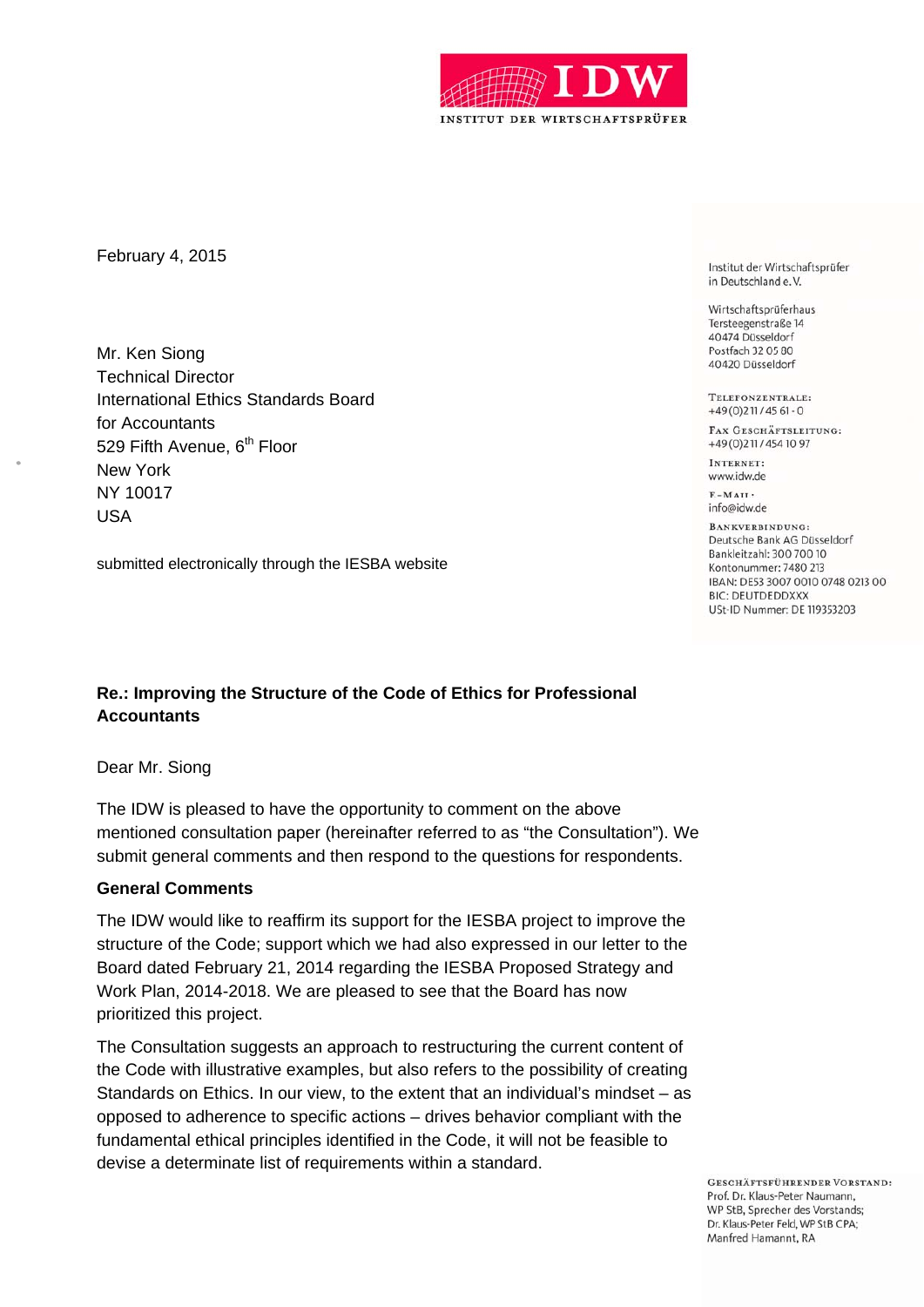

**page 2/6** to the comment letter to the IESBA dated February 4, 2015

However, we do anticipate that it may be possible to devise a set of principles based requirements to safeguard auditor independence as we discuss in more detail in our responses to IESBA's specific questions for respondents. Whilst we believe a restructured Code supplemented by one or possibly a few particular standards e.g., aimed at safeguarding auditor independence may be an appropriate solution, we do not believe the entire Code could be replaced with a set of Standards on Ethics. However, before the IESBA can make a final decision as to the most appropriate manner in which to restructure the Code, IESBA also needs to be clear as to whether it intends a restructured Code to go further than the extant Code, and if so for which topics. In particular, does the Board generally expect the Code to stipulate in more detail the required actions and procedures necessary to achieve compliance (the discussion on responsibilities in para 26 et seq. indicates further specification may be added), or would this issue only be addressed on case by case basis as topics are revisited or new topics emerge? Creating a more comprehensive set of separate standards covering a number of ethical topics would likely be a much more onerous task than a relatively simple restructuring along the lines foreseen in the illustrative examples. In addition, care would need to be taken that the development of standards does not mean a move away from a principles-based to a more rules-based Code. The IDW continues to believe that for the Code of Ethics to be suitable for application worldwide, it needs to remain principlesbased.

As stated in our aforementioned letter of February 21, 2014, the IDW supports restructuring of the Code – which should also be used as an opportunity to clarify application issues. We had also suggested it would be appropriate for the IESBA to promulgate separate standards on practitioner independence setting forth requirements and guidance on independence. Such standards might either form an integral part of the Code, or part of a suite of ethical standards supplementing the five fundamental principles covered by the Code.

#### **Questions for Respondents**

**1. Do you believe that the approach outlined in this Consultation Paper, as reflected in the Illustrative Examples, would be likely to achieve IESBA's objective of making the Code more understandable? If not, why not and what other approaches might be taken?** 

The Consultation sets forth a possible approach to drafting components for the Code including sections denoting Purpose, Requirements and Application and Other Explanatory Material. In principle we agree that this outlined approach to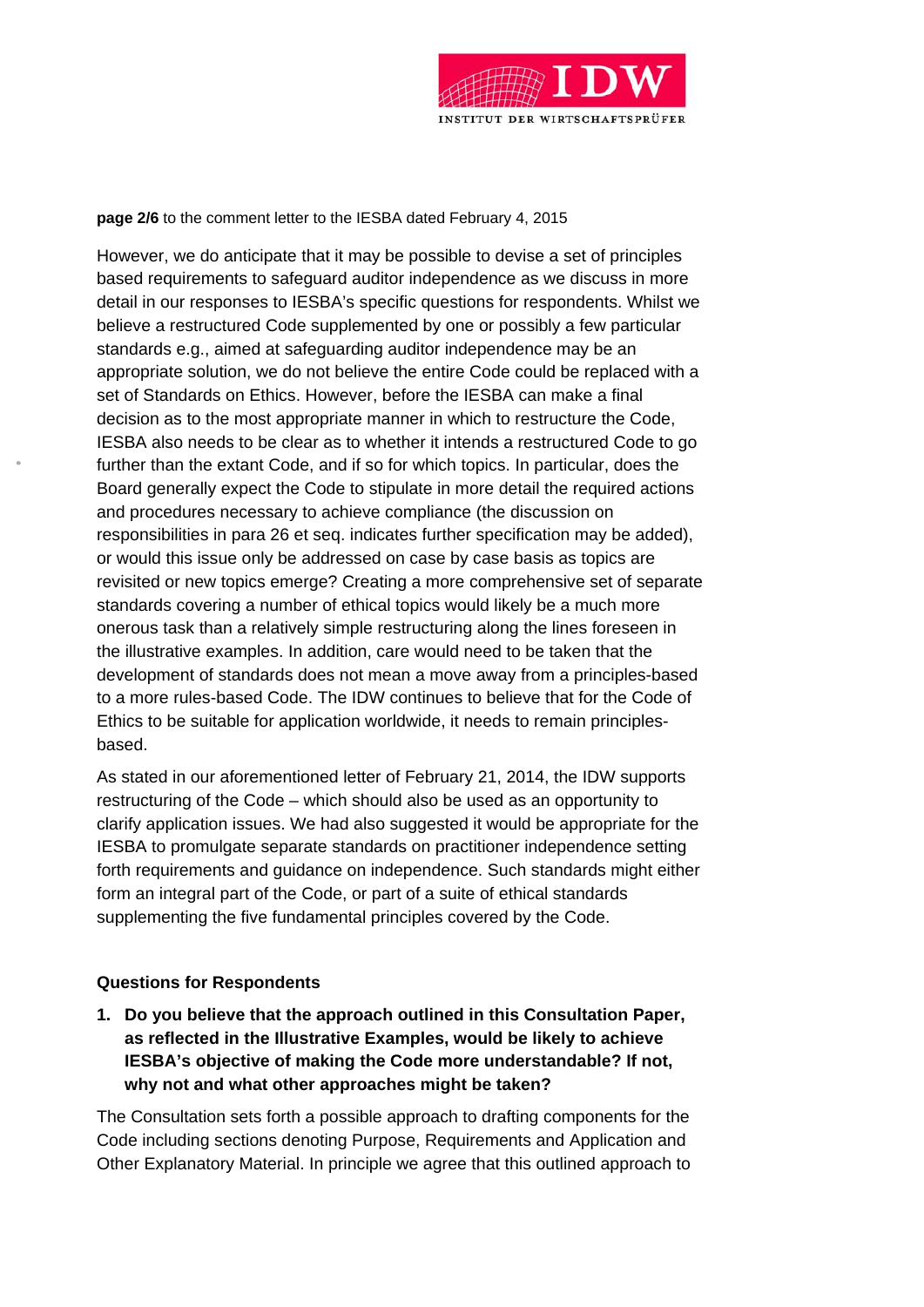

**page 3/6** to the comment letter to the IESBA dated February 4, 2015

restructuring would be likely to achieve IESBA's objective of making the Code more understandable.

The Consultation also states in paragraph 15 "IESBA is considering avoiding the use of present tense in "Application and Other Explanatory Material"…". We note that in its clarity project the IAASB had decided not to use the present tense at all when referring to an auditor's actions. We would also support the IESBA adopting this stance, as we believe that the use of present tense is a particularly important issue in achieving clarity of meaning.

However, the Illustrative Examples indicate the difficulties in achieving this if material from the extant Code is merely "reshuffled". In particular, we note instances of repetition and, in certain instances, believe that further guidance would be beneficial to assist practical application. This will be particularly necessary in regard to the issue of independence and thus we believe a set of standards on independence should be considered in place of Parts IV and V.

**2. Do you believe that the approach outlined in this Consultation Paper, as reflected in the Illustrative Examples would be likely to make the Code more capable of being adopted into laws and regulations, effectively implemented and consistently applied? If not, why not and what other approaches might be taken?** 

Such an improved structure may be helpful in comparison with the current structure, in that readers will be better able to understand what is required of professional accountants and to differentiate those situations in which specified actions are always required from those where professional accountants may be required to choose an appropriate action from a possible range of actions. This should, in turn, help resolve implementation issues and improve consistency in this regard. Whilst this may also affect take up of the Code, there are many other factors that will impact adoption into law and regulation, including the achievement of a stable platform for a reasonable period of time together with a commitment to cost: benefit considerations on the part of the IESBA.

As noted above, we believe that rather than Parts IV and V, a set of standards on independence should also be considered.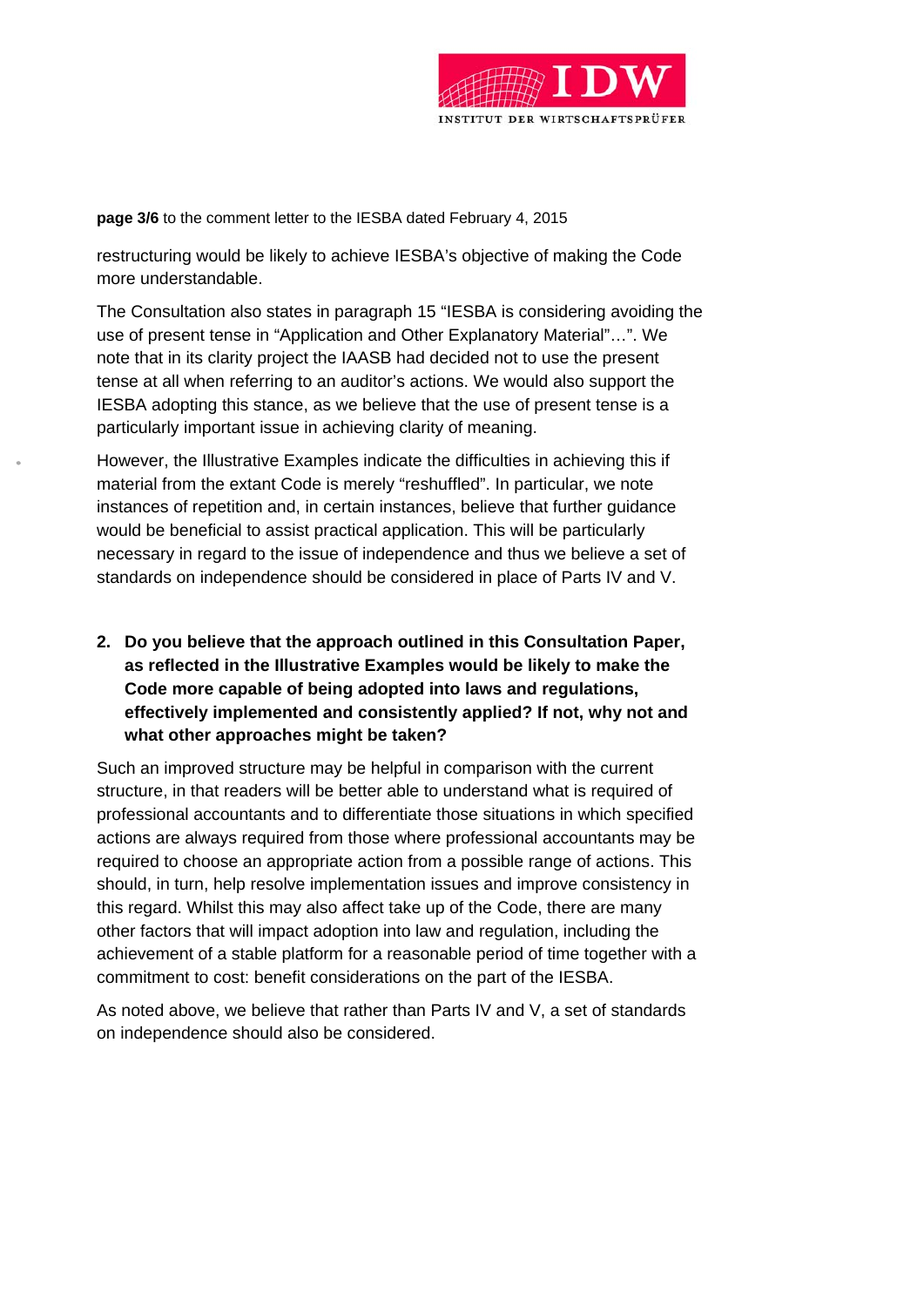

**page 4/6** to the comment letter to the IESBA dated February 4, 2015

**3. Do you have any comments on the suggestions as to the numbering and ordering of the content of the Code (including reversing the order of extant Part B and Part C), as set out in paragraph 20 of the Consultation Paper?** 

We do not hold particularly strong views as to the suggested approach to numbering.

We would, however, have expected to see either discussion in the Consultation or illustration to indicate how IESBA is proposing to more clearly differentiate the provisions applicable to public interest entities from those applicable to other entities, especially in respect to auditor independence. We believe that many professional accountants in private practice throughout the world would find a clear overview of these differences helpful.

**4. Do you believe that issuing the provisions in the Code as separate standards or rebranding the Code, for example as International Standards on Ethics, would achieve benefits such as improving the visibility or enforceability of the Code?** 

In our view, issuing the provisions in the Code as separate standards and rebranding the Code, for example as International Standards on Ethics are two very different restructuring possibilities.

As we have discussed in our general comments above, developing the provisions in the Code to constitute a series of truly separate standards would not be feasible for all topics, and developing useful standards would likely necessitate the addition of further material to provide clarification in some areas, and would thus be far more onerous than the approach suggested in the illustrative examples.

We do not see that rebranding the Code, for example as International Standards on Ethics – without developing a full set of such standards – could have a significant impact on improving its visibility. However, we would expect that clarifying ethical requirements and providing guidance material thereto for topics such as auditor independence would improve both professional accountants' understanding of the actions and non-actions ethical behavior in accordance with the Code demands on their part, and that of those responsible for enforceability.

We refer to our general comments above concerning the desire for separate standards in regard to independence.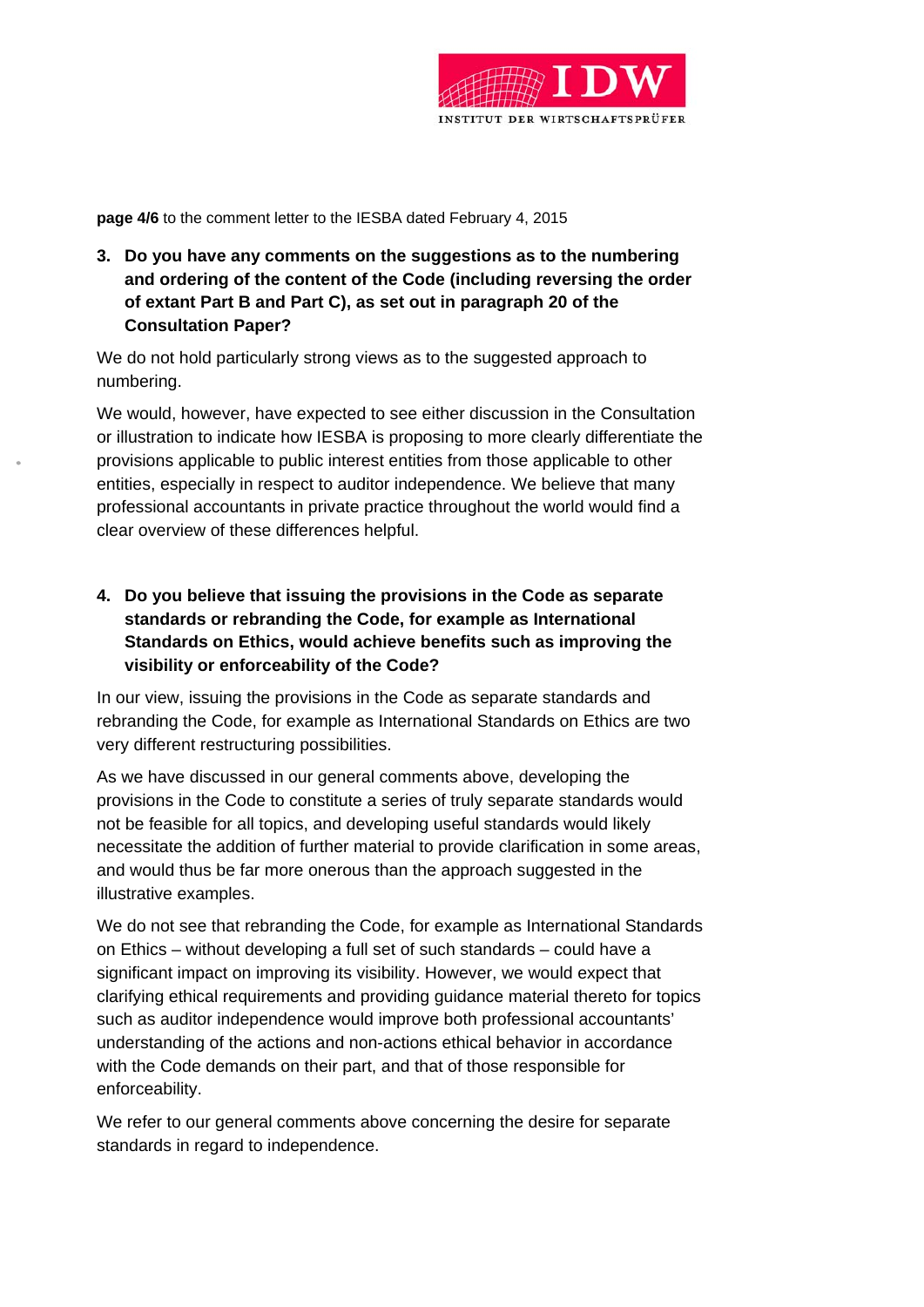

**page 5/6** to the comment letter to the IESBA dated February 4, 2015

# **5. Do you believe that the suggestions as to use of language, as reflected in the Illustrative Examples, are helpful? If not, why not?**

Paragraph 23 lists measures to enhance the readability and clarity of the Code. We agree with the content of this list.

We further believe that a robust definition of each key term used in the Code is essential to proper application by professional accountants. To the extent that the understanding of a particular term or terms is key to the application of requirements of a particular standard, it would be useful to include the definition(s) – certainly in the paper based version.

**6. Do you consider it is necessary to clarify responsibility in the Code? If so, do you consider that the illustrative approach to responsibility is an appropriate means to enhance the usability and enforceability of the Code? If not, what other approach would you recommend?** 

We agree with IESBA that a global Code should be sufficiently flexible to accommodate different circumstances that firms need to take into account when prescribing responsibilities (para. 27 of the Consultation).

However, professional accountants need clarity as to what is expected of them individually, and how such responsibilities tie in with their respective firms' or employers' responsibilities. To the extent that it makes sense for certain responsibilities to be assigned, the Code should be clear.

# **7. Do you find the examples of responsible individuals illustrated in paragraph 33 useful?**

We believe that the examples alone are not very useful. Guidance would be needed to explain factors that may influence decisions on firm's responsibilities. Guidance would also need to address how e.g., a sole practitioner might be expected to comply.

# **8. Do you have any comments on the suggestions for an electronic version of the Code, including which aspects might be particularly helpful in practice?**

We have no further comments to add to the discussion in the Consultation.